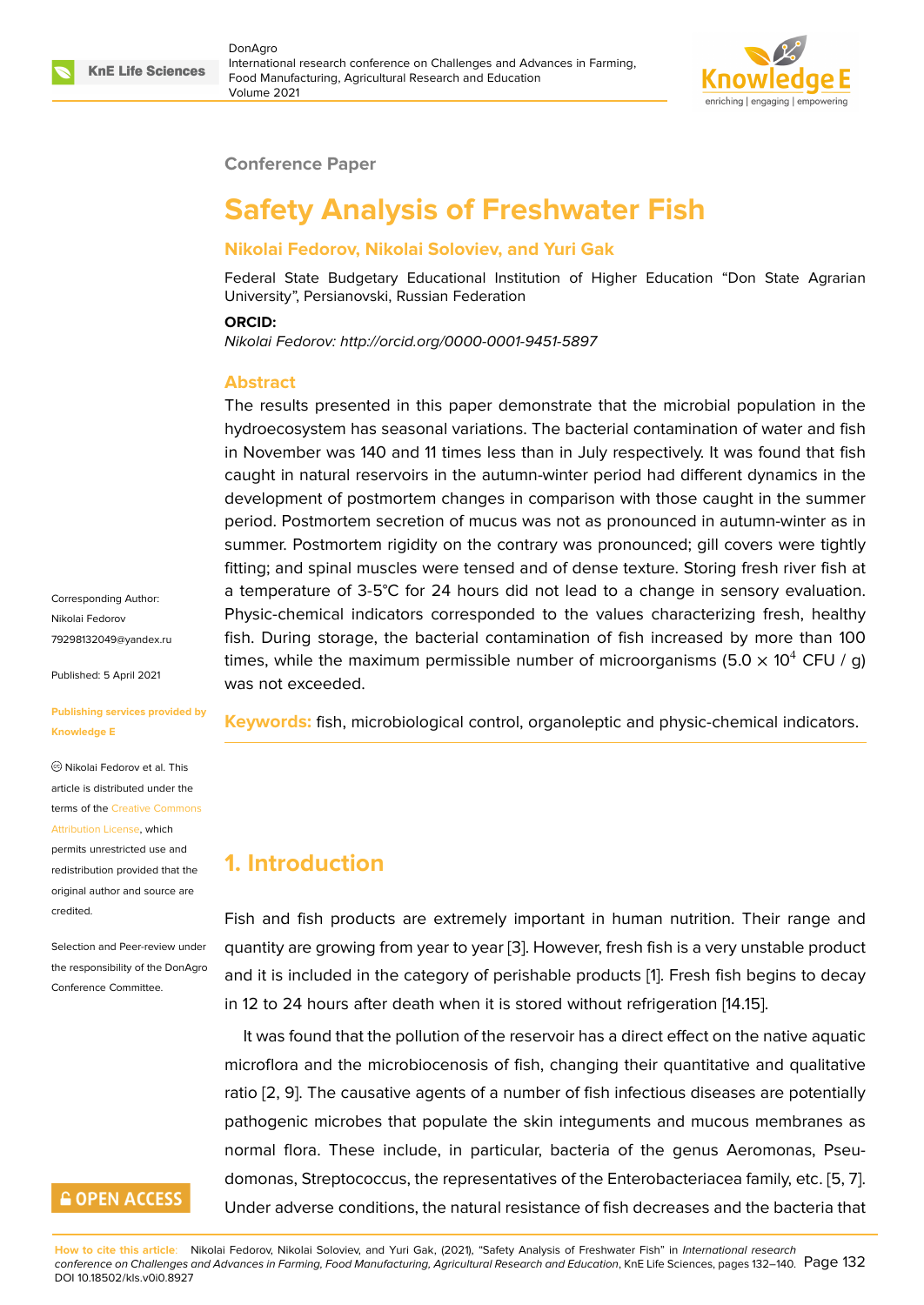inhabit it penetrate into the internal organs; they start active reproduction, causing all kinds of negative phenomena, both in the internal organs and in muscle tissue [6].

Thus, the quality control of fish and fish products involves the fulfillment of sanitary and hygienic requirements for the cultivation, fishing, transportation, processing, storage and sale of aquatic organisms [4, 11, 13]. In this regard, the task was to study the dy[na](#page-7-6)mics of physic-chemical and bacteriological indicators of river fish during storage.

# **2. Methods and Equipment**

The object of research was a carp grown in aquaculture and commercial fish caught in the waters of the Don River. The study involved more than 150 samples of pond and river fish stored at a temperature of 3-5 ° C.

The veterinary and sanitary examination of freshwater fish was carried out using generally accepted organoleptic, microbiological, physic-chemical and biochemical methods. The change in the main indicators characterizing the good quality of fish was evaluated in dynamics over 24 hours.

### **3. Results**

During the analysis of the data in Table 1, a pronounced seasonal difference in the number of microorganisms, both in water and in fish caught in aquaculture, is of great interest. Enterobacteria reached their maximum development in summer, amounting to 6.8  $\times$  103 CFU / cm<sup>3</sup> in water, which was 10 times more than in autumn. A similar situation was during the assessment of total microbial contamination of water and fish, in which the number of microflora in November was 140 and 11 times less than in July.

| <b>Indicators</b>                                                                                                   | Research object   | Research month      |                              |  |
|---------------------------------------------------------------------------------------------------------------------|-------------------|---------------------|------------------------------|--|
|                                                                                                                     |                   | July                | November                     |  |
| <b>Quantity of Mesophilic</b><br><b>Aerobic and Facultative</b><br>Anaerobic<br><b>Microorganisms</b><br>(QMAFAnM), | Water CFU / $cm3$ | $6,9\times10^{8}$   | $4,9\times10^{6}$            |  |
|                                                                                                                     | Fish CFU / q      | $4,9 \times 10^{3}$ | $4,4 \times 10^{2}$          |  |
| Coliform bacterias                                                                                                  | Water CFU / $cm3$ | $6,8\times10^{3}$   | 5,1 $\times$ 10 <sup>2</sup> |  |
|                                                                                                                     | Fish CFU /0,01q   | absent              | absent                       |  |

TABLE 1: Sanitary indicators of water in pond and microbial contamination of fish flesh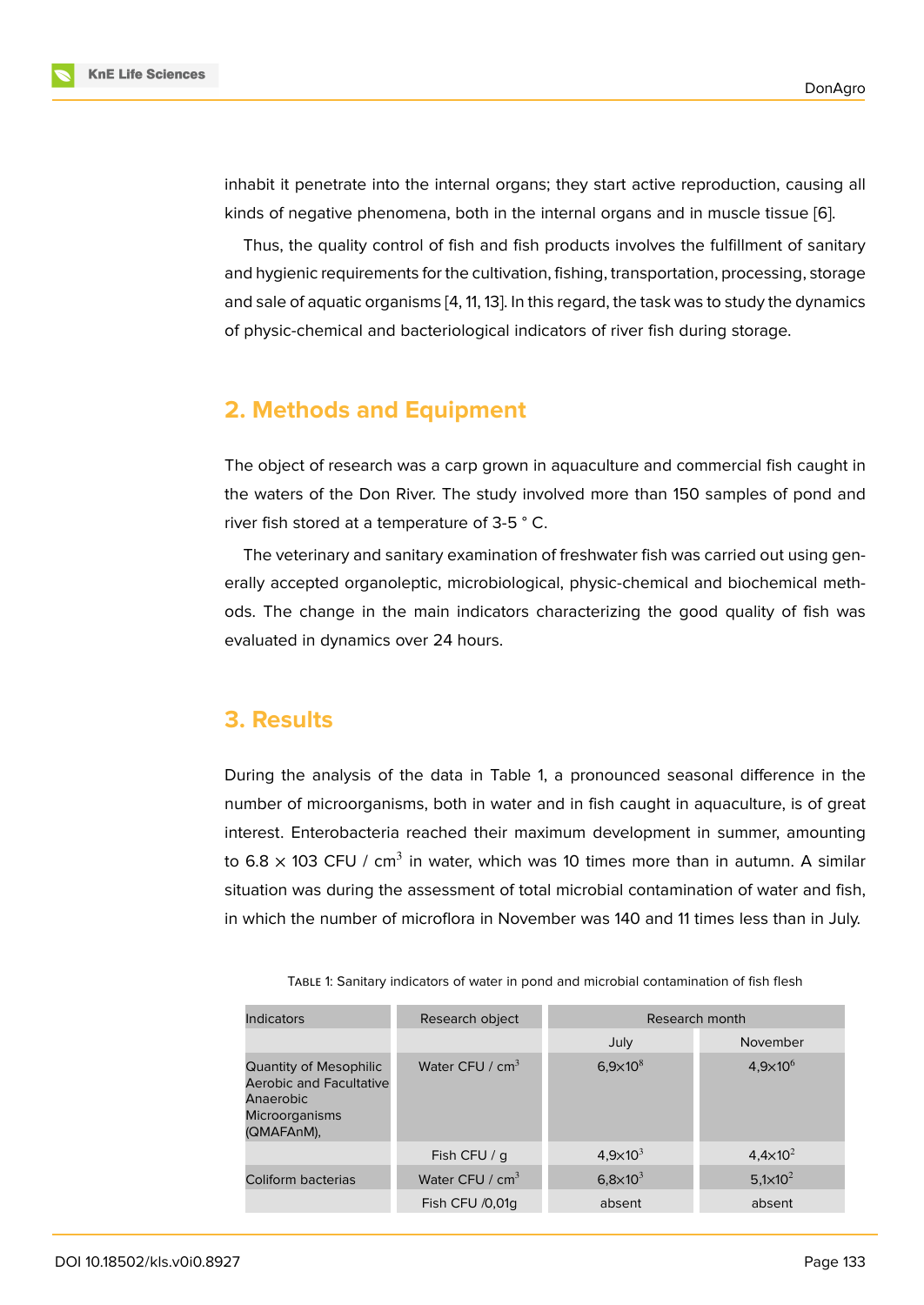**KnE Life Sciences** 



The safety of the flesh of carps grown in aquaculture was confirmed by physicchemical and bacteriological studies (Table 2). The concentration of hydrogen ions in the flesh extract of carps in all samples corresponded to standard indicators; hydrogen sulfide and ammonia were not detected. Benzidine test, gave a positive reaction during the observation period.

TABLE 2: Physic-chemical and bacteriological indicators of fish grown in aquaculture (n=14).

| <b>Indicators</b>         |                | Observation time, hour |                   |                     |                     |  |
|---------------------------|----------------|------------------------|-------------------|---------------------|---------------------|--|
|                           |                | 2                      | 6                 | 12                  | 24                  |  |
| pH of fish                |                | $6.93 \pm 0.11^*$      | $6,75+0,27$       | $6,81 \pm 0,07$ *   | $6,86+0,13$         |  |
| <b>Bacterial load</b>     | Surface layers | absent                 | absent            | single cocci        | cocci +             |  |
|                           | Deep layers    | absent                 | absent            | single cocci        | cocci +             |  |
|                           | QMAFAnM, CFU\q | $2,7\times10^{2}$      | $4,7\times10^{2}$ | $3,3 \times 10^{3}$ | $4,1 \times 10^{4}$ |  |
| Peroxidase response       |                | $^{+}$                 | $^{+}$            | $+$                 | $+$                 |  |
| Hydrogen sulfide reaction |                |                        |                   |                     |                     |  |
| Ammonia reaction          |                |                        |                   |                     |                     |  |

Note: Р<0,05\*; Р<0,01\*\*; "single cocci" - up to 10 coccal forms in 25 per visual field; "cocci +"- up to 20-25 coccal forms in 25 per visual field

Microorganisms were not found in the course of bacterioscopy of smears of fingerprints from the surface layers taken before the implementation start. The underlying structures were sterile. No traces of muscle tissue decay were detected. A similar pattern was observed during twelve hours of observation. After 12 hours, the situation changed. Up to 20–25 cocci were found in surface and deep layers of muscle tissue. Decay of muscle tissue was not recorded.

The evaluation of the purity of fish caught in natural reservoirs in the autumnwinter period allowed establishing the changes in the dynamics of development of posthumous changes in comparison with the summer period. Thus, there was not pronounced post-mortem secretion of mucus as in summer. The mucus was transparent, non-sticky, it evenly covered fish flesh.

Post mortem rigidityon the contrary was pronounced; gill covers were tightly fitting, spinal muscles were tensed, the texture was dense. The deflection angle of the body of such fish as pikeperch, roach, was no more than 25-300, and these indicators persisted throughout the observation period (24 hours).

The results of the organoleptic research of the studied fish at all stages corresponded to the indicators of fresh fish.

All fish samples were characterized by the following: the body configuration was not broken, the anal ring was sunken, the eyes were convex, with a transparent cornea, the jaws were closed, the gill covers were tight and the gills were bright red, covered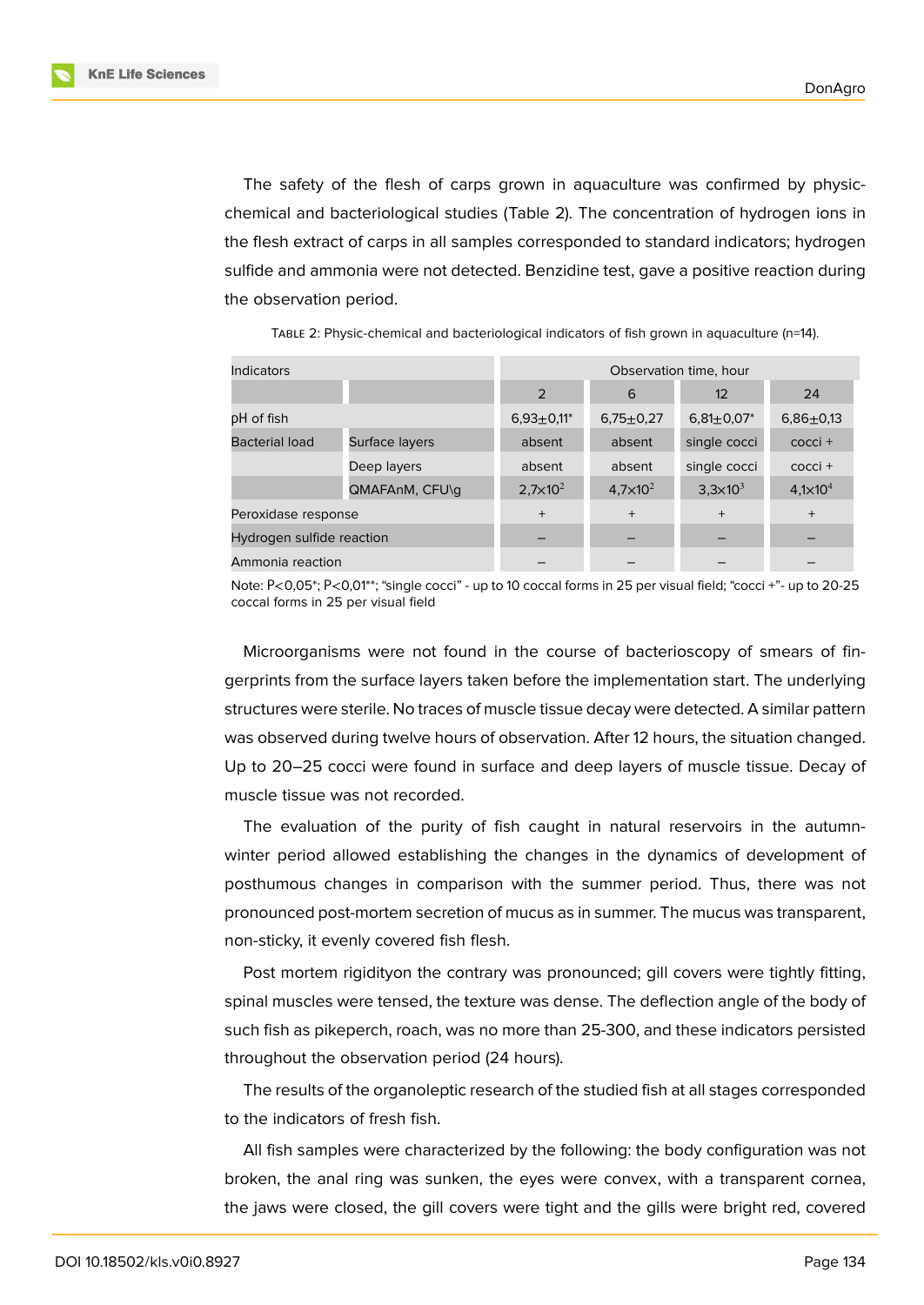with viscous, clean and transparent mucus and odorless. The scales were glossy, clean, firmly held in pockets, by the 24th hour of storage they lost their gloss due to drying out.

The flesh was dense, elastic and odorless, the muscles were tightly connected to the spine and ribs, the muscle pattern corresponded to the species of studied fish, the pit from finger pressure was quickly reformed. The abdominal cavity was dry, with a "fishy" smell, the intestines were not swollen, there was no gall staining around the gall bladder, the kidneys were dense, bright red in color.

During cooking, the broth was transparent, there were large traces of fat on the surface, a specific smell (pleasant, fishy), the meat was well divided into muscle bundles.

The assessment of the physic-chemical parameters of fish meat is reflected in (Table 3).

| Time, hours     | Fish $n=5$   | <b>Indicators</b> |                                        |                        |                             |                    |
|-----------------|--------------|-------------------|----------------------------------------|------------------------|-----------------------------|--------------------|
|                 |              | pH of flesh       | Of<br>Ammonium<br>nitrogen in 10<br>ml | Peroxidase<br>response | NH <sub>3</sub><br>response | $H_{2}$ S response |
| $\overline{2}$  | pike perch   | $6,71 \pm 0,50$   | $0,54\pm0,12*$                         | $^{+}$                 |                             |                    |
|                 | bream        | $6,83 \pm 0,17^*$ | $0,63+0,27$                            | $^{+}$                 |                             |                    |
|                 | crucian carp | $6,94\pm0,32$     | $0,51 \pm 0,43$                        | $^{+}$                 |                             |                    |
| 6               | pike perch   | $6,65 \pm 0,08$   | $0,55 \pm 0,51$                        | $+$                    |                             |                    |
|                 | bream        | $6,77+0,33$       | $0,63+0,13*$                           | $+$                    |                             |                    |
|                 | crucian carp | $6,81 \pm 0,24^*$ | $0,53\pm0,04*$                         | $+$                    |                             |                    |
| 12 <sup>2</sup> | pike perch   | $6,71 \pm 0,19$   | $0,59 \pm 0,22$                        | $^{+}$                 |                             |                    |
|                 | bream        | $6,75 \pm 0,04*$  | $0,66 \pm 0,08$                        | $+$                    |                             |                    |
|                 | crucian carp | $6,69+0,098$      | $0,58+0,27$                            | $^{+}$                 |                             |                    |
| 24              | pike perch   | $6,79+0,21$       | $0,67+0,41$                            | $^{+}$                 |                             |                    |
|                 | bream        | $6,92 \pm 0,15$   | $0,69 \pm 0,17$ *                      | $^{+}$                 |                             |                    |
|                 | crucian carp | $6,80+0,06*$      | $0,62+0,31$                            | $^{+}$                 |                             |                    |

TABLE 3: Physic-chemical characteristics of fish flesh during storage at temperature 3-5°C.

The pH values of muscle tissue of fish at the beginning of the study were in the range of 6.71-6.94 units (Figure 1). Subsequently, the pH curve had a classical character; it decreased to a maximum value of 6.65-6.75 units by 6-12 hours of the study and increased by 24 hours.

The graph (Figure 2) shows [th](#page-4-0)at the amount of amino ammonia nitrogen in fish flesh during 24 hours of storage increased in average by 20%, and its increased content in bream was most likely due to breed -specific features. In general, the studied indicator was within the boun[da](#page-4-1)ries characterizing fresh, pure fish.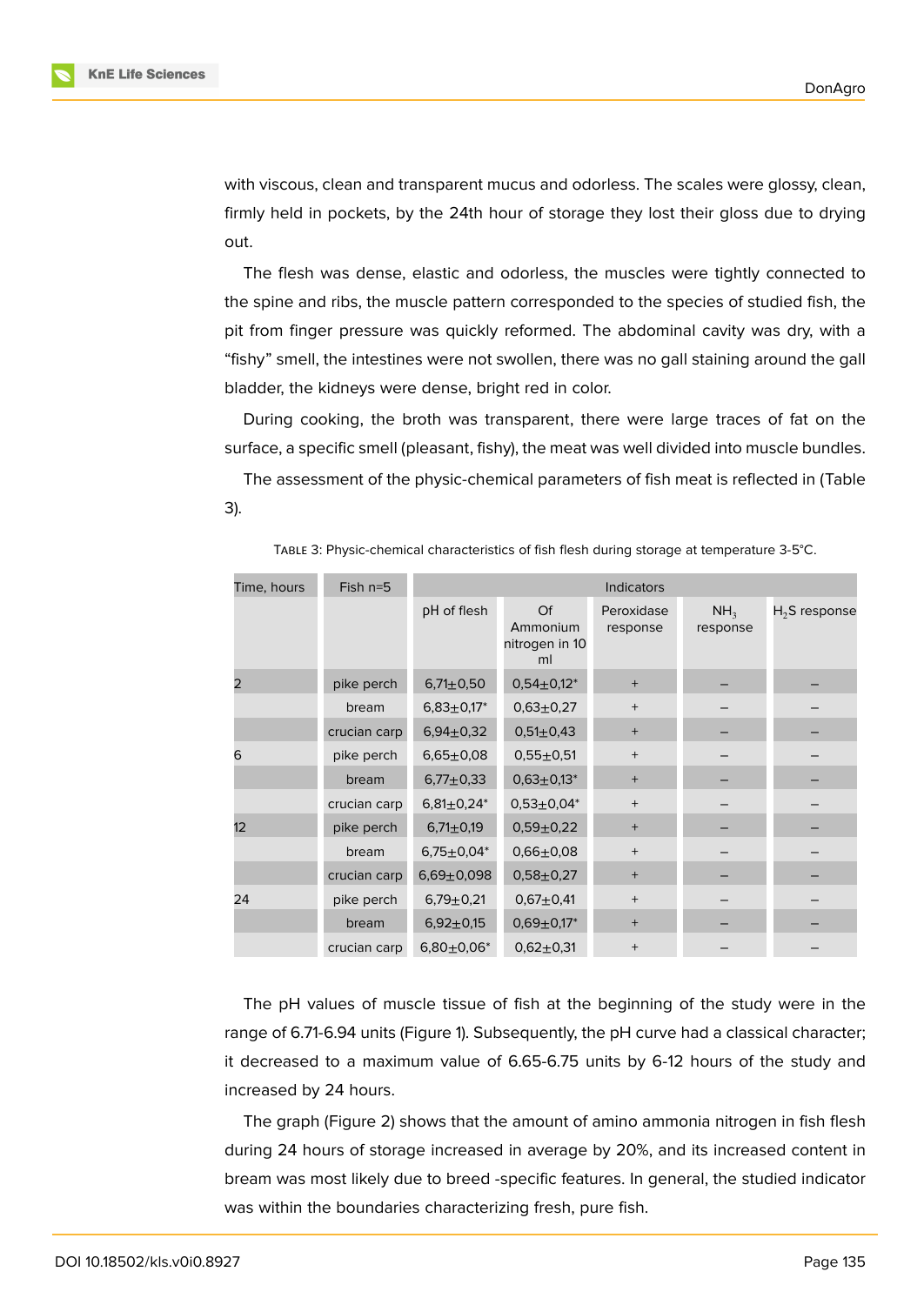

**Figure** 1: Dynamics of pH changes of flesh extract during storage, pike perch (a), bream (b), crucian carp (c).

<span id="page-4-0"></span>

**Figure** 2: Dynamics of amino ammonia nitrogen in 10 ml of flesh extract during storage of pike perch (a), bream (b), crucian carp (c).

<span id="page-4-1"></span>The Eber's reagent response, the lead acetic acid and peroxidase responses corresponded to standard indicators for fresh fish at all stages of the study.

The number of microorganisms in fish flesh during the entire observation period did not exceed fresh fish standard (Table 4).

During the first six hours, the degree of contamination by microorganisms did not increase the underlying layers (Figure 3).

The exception was crucian carp, in the flesh of which the number of microorganisms increased by an order of magnitude o[ve](#page-6-0)r 6 hours of storage.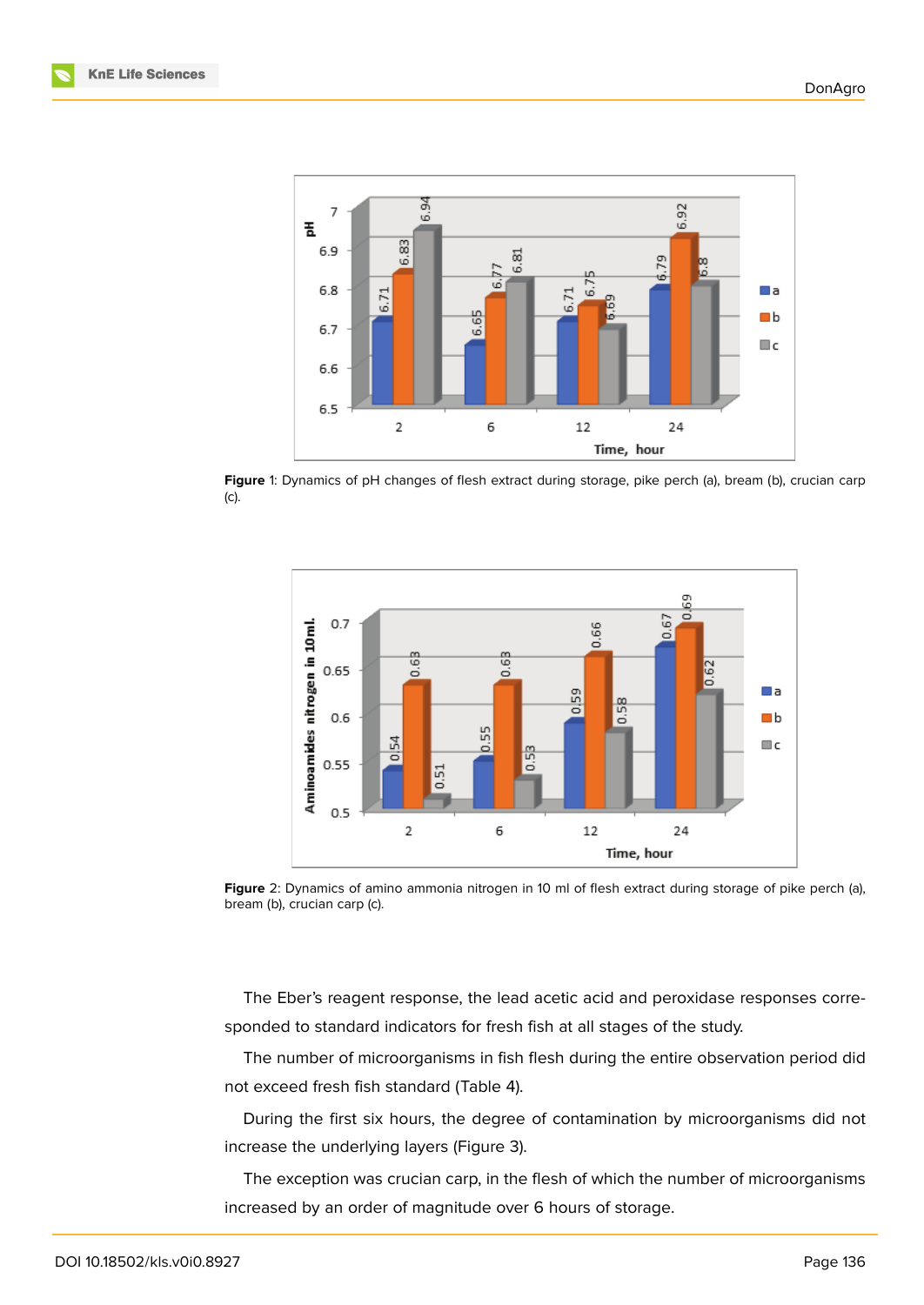During next twelve hours of storage, the situation changed dramatically, there was a significant increase (100 times) in the population of microorganisms in muscle tissue, while the maximum allowable amount [12] (5.0  $\times$  10<sup>4</sup> CFU / g) was not exceeded.

| Time,<br>hours | $Fish$ $n=5$    | <b>Indicators</b>            |                                    |                           |                                                                       |
|----------------|-----------------|------------------------------|------------------------------------|---------------------------|-----------------------------------------------------------------------|
|                |                 | QMAFAnM.<br>CFU\g            | Coliform<br>bacterias, in<br>0,01q | S. aureus, in<br>$0,01$ q | Pathogenic, including<br>salmonella and<br>L.monocytogenes, in<br>25q |
| 2              | pike<br>perch   | $3,7\times10^{2}$            | absent                             | absent                    | absent                                                                |
|                | bream           | $2,4 \times 10^{2}$          | absent                             | absent                    | absent                                                                |
|                | crucian<br>carp | $3,6 \times 10^{3}$          | absent                             | absent                    | absent                                                                |
| 6              | pike<br>perch   | 4,6 $\times$ 10 <sup>2</sup> | absent                             | absent                    | absent                                                                |
|                | bream           | 5,8 $\times$ 10 <sup>2</sup> | absent                             | absent                    | absent                                                                |
|                | crucian<br>carp | 5,3 $\times$ 10 <sup>3</sup> | absent                             | absent                    | absent                                                                |
| 12             | pike<br>perch   | $1,1 \times 10^{3}$          | absent                             | absent                    | absent                                                                |
|                | bream           | $4,7 \times 10^{3}$          | absent                             | absent                    | absent                                                                |
|                | crucian<br>carp | $1,8\times10^{4}$            | absent                             | absent                    | absent                                                                |
| 24             | pike<br>perch   | $2,8\times10^{4}$            | absent                             | absent                    | absent                                                                |
|                | bream           | $3,0\times10^{4}$            | absent                             | absent                    | absent                                                                |
|                | crucian<br>carp | $3,3\times10^{4}$            | absent                             | absent                    | absent                                                                |

TABLE 4: Bacteriological indicators of fish flesh during storage at temperature 3-5°C.

# **4. Discussion**

The seasonal dynamics of microflora extracted from water and fish has its own characteristics, due to a number of factors. One of the key is temperature, which activates or inhibits the growth of microflora. It is no coincidence that fishing out in aquaculture begins with cooling water, which leads to a significant decrease in the sanitary-indicative microflora in fish flesh (Table 1).

In our opinion, the high concentration of hydrogen ions in crucian fish is due to the increased viability of this fish species (they were alive when brought to the market) and therefore the decay of glycogen with the formation of lactic acid was at the initial stage. We should note that in the cold season, the acidity of fish flesh during the research did not exceed the normative indicators of fresh pure fish. The process of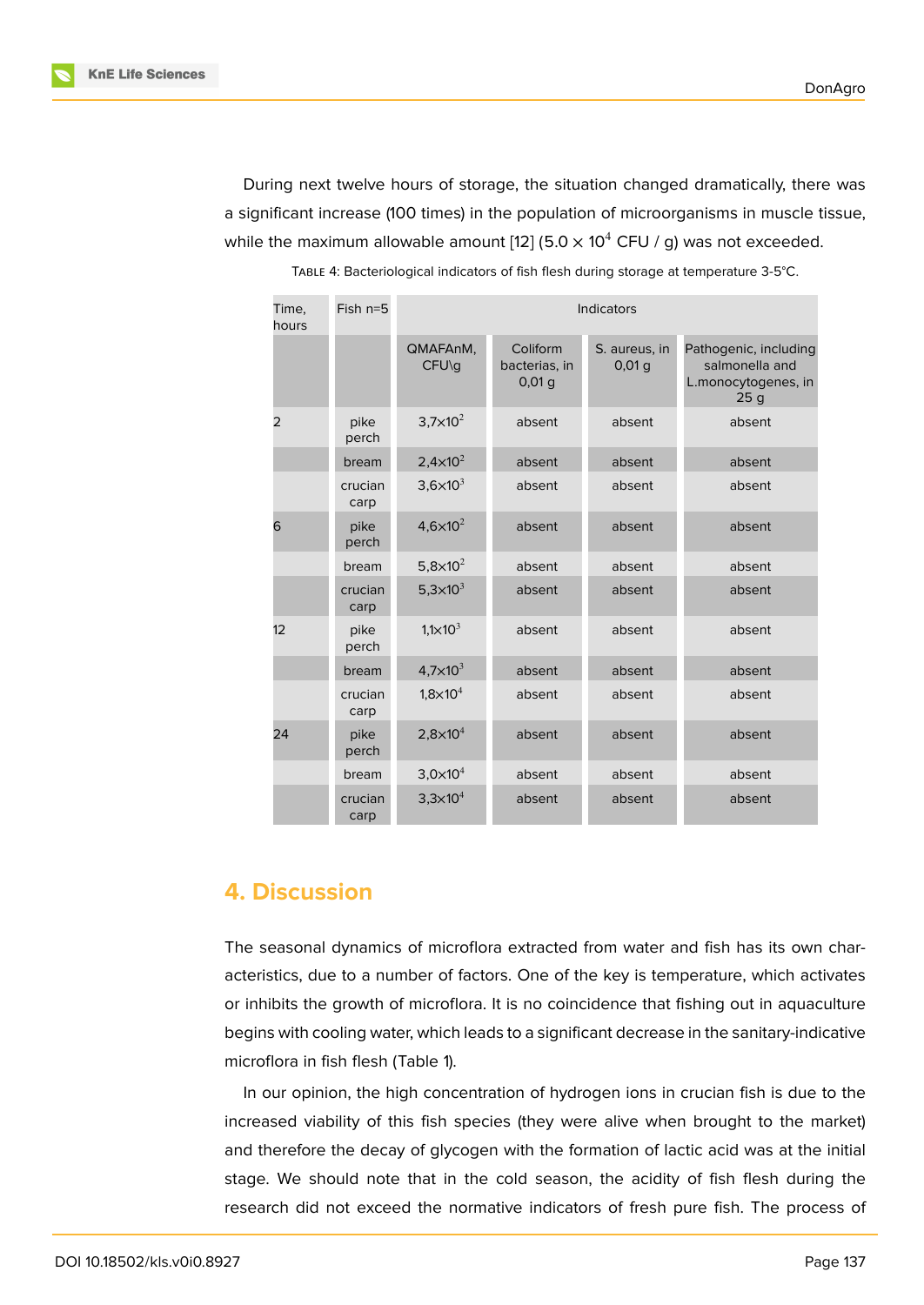

<span id="page-6-0"></span>**Figure** 3: Dynamics of microbial contamination of fish flesh during storage of zander (a), bream (b), crucian carp (c).

putrescence of meat proteins is accompanied mainly by the destruction of peptide bonds of protein molecules. Accordingly, the amount of nitrogen of amino groups and nitrogen of ammonia (ammonia nitrogen) increases, which can serve as one of the indicators of the development of putrescence of fish flesh. The initial high content of microorganisms in crucian meat is probably due to the place of fish catching- floodplain lakes, Don Rivers (stagnant water bodies) with a high content of bacteria in the water.

# **5. Conclusion**

The results allow concluding that the microbial population in hydroecosystem has seasonal variations. The bacterial contamination of water and fish in November is 140 and 11 times less than in July respectively.

Short-term (24 hours) storage of nonrefrigerated river fish at a temperature of 3-5°C does not lead to significant changes in organoleptic, physic-chemical and bacteriological parameters.

# **Funding**

The research was carried out with the financial support of the state order of the Ministry of Agriculture of the Russian Federation as part of the research work on the topic: "Typical Regulation on the State Veterinary and Sanitary Expertise Laboratory" No. [AAAA-A20-120041490029-6].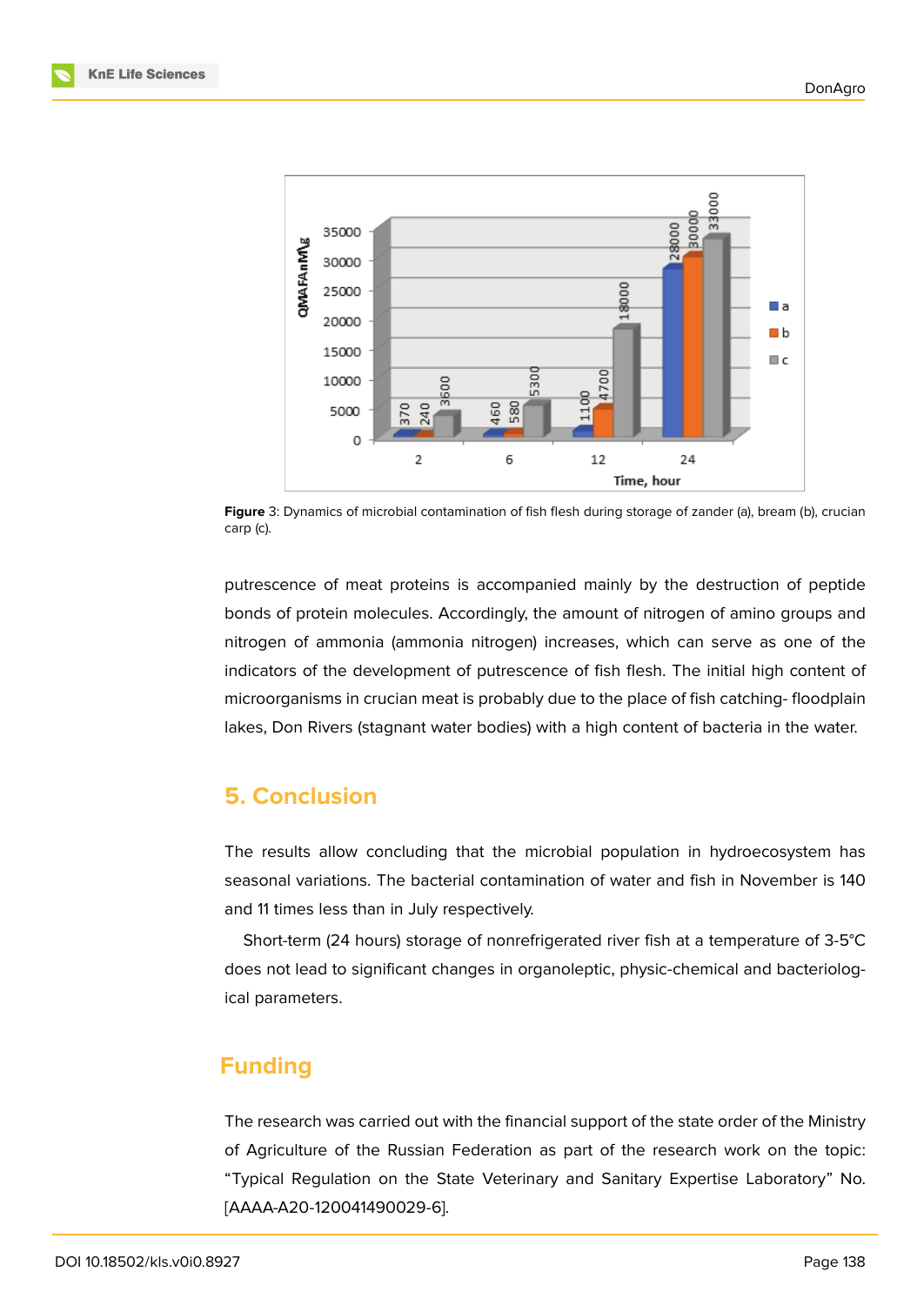

# **Acknowledgement**

The authors express their gratitude to the administration of Don State Agrarian University for their support in this research. They are also grateful to all the reviewers who made a valuable contribution to this paper.

# **Conflict of Interest**

The authors have no conflict of interest to declare.

# **References**

- <span id="page-7-1"></span>[1] Asfondyarova, I. V. and Shevchenko, V. V. (2017). Quality and Safety of Chilled Fish. *International Scientific Journal*, vol. 4, pp. 73-77.
- <span id="page-7-2"></span>[2] Belova, L. V., Kartsev, V. V. and Fedotova, I. M. (2014). Issues of Microbiological Safety of Fish and Fish Food Products in Conditions of Environmental Instability. *Health is the Basis of Human Potential: Problems and Solutions*. vol. 9, issue 2, pp. 808-811.
- <span id="page-7-0"></span>[3] Bursakov, Y. Y. and Sliva, Y. V. (2015). Analysis of Fish and Milk Reproducibility Indicators. *Scientific Works of SWorld,* vol. 5, issue 3, pp. 60-63.
- [4] Kopylenko, L. R. and Kurlapova, L. D. (2008). Monitoring the Quality and Safety of Products from Fish and Non-Fish Objects. *Rybprom: Technologies and Equipment for the Processing of Aquatic Biological Resources*, vol. 3-4, pp. 16-17.
- <span id="page-7-4"></span>[5] Lartseva, L. V. (2019). Microbiological Criteria for the Biological Safety of Fish and Fish Products. In *Baltic Sea Forum Materials of the VII International Baltic Sea Forum.* October, Kaliningrad, Russia. Kaliningrad: Izdatelstvo BGARF.
- <span id="page-7-6"></span>[6] Mikheeva, I. V. and Mikheev, P. V. (2019). On the Microbiological Safety of Fish and Fish Food Products. In *Collection of Materials of the International Scientific-Practical Conference.* October, Kaliningrad, Russia. Kaliningrad: Izdatelstvo BGARF.
- <span id="page-7-5"></span>[7] Morozova, M. A. (2017). *Ecological Features of the Formation of Fish Microbiocenosis of the Taganrog Bay of the Sea of Azov*. Azov: More.
- [8] Poznyakovsky, V. M. (2005). *Examination of Fish, Fish Products and Non-Fish Water Objects*. Novosibirsk: NSU.
- <span id="page-7-3"></span>[9] Servetnik, G. E., *et al*. (2017). Veterinary-Sanitary and Environmental Measures, Ensure The Safety of Farmed Fish in Complex Reservoirs. *Problems of Veterinary Sanitation, Hygiene and Ecology,* vol. 2, issue 22, pp. 88-92.